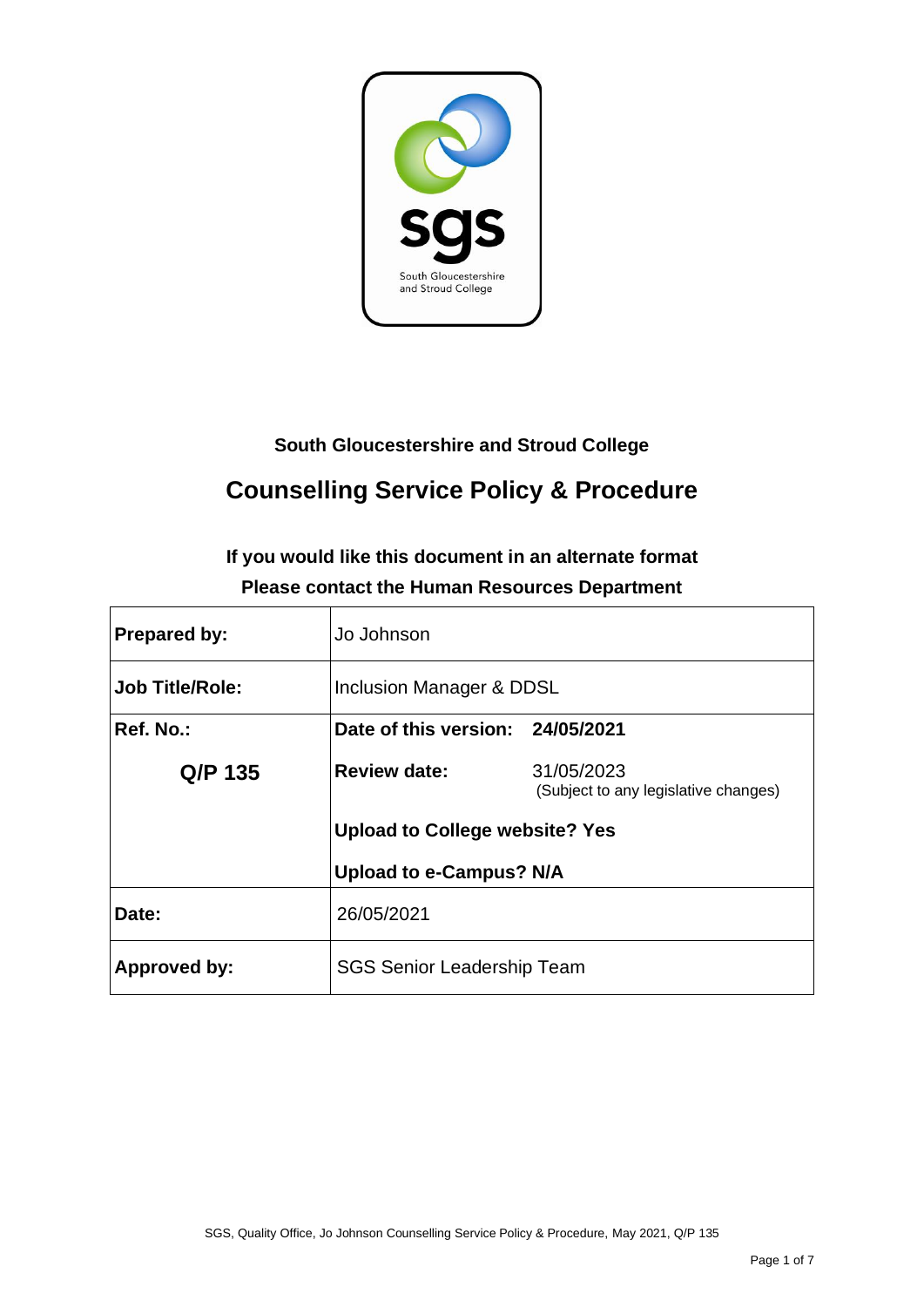# **Counselling Service Policy & Procedure**

# **1. Policy Intent**

1.1. The purpose of this policy is to outline the scope of the Counsellor's services which provide access to independent and confidential counselling at South Gloucestershire & Stroud College. Counselling is intended to provide support and / or intervention (practical or therapeutic) in order to enhance learner wellbeing and / or academic progress.

# **2. Scope**

- 2.1. This policy applies to all current full-time and part-time learners studying at SGS College.
- 2.2. Learners will have access to independent and confidential counselling from a dedicated, professional and qualified Counsellor.
- 2.3. Providers of counselling at SGS College pay attention to the individual circumstances and needs of enrolled learners. In order to encourage the achievement of their full potential, counselling addresses personal, mental and physical health issues as well as specific learning issues with the intended result that, where a learner seeks or is referred for counselling, the learner's success and enjoyment of the academic experience will also be improved.

### **3. Procedures**

#### **3.1. Referrals to the Counsellor**

- 3.1.1. All current full-time and part-time learners studying at SGS College can make an appointment to see the Counsellor.
- 3.1.2. Referrals to the Counsellor may be recommended by:
	- curriculum and / or corporate staff;
	- **Exercise 1** a parent or carer (learner permission is required in order for the Counsellor to discuss academic progress or personal issues with the parent or carer of any learner aged over 18 years); and
	- a registered medical or health practitioner.
- 3.1.3 Any member of staff may encourage learners to access counselling without the need for discussion with or approval of others about the learners or their circumstances.
- 3.1.4. Staff cannot make a counselling appointment without the learner's agreement but can help make a referral for a learner if this helps facilitate the process.
- 3.1.5. Learners cannot be 'referred' for counselling by staff, nor can learners be required to attend counselling as part of a contract, disciplinary procedure or as a condition of them staying at college.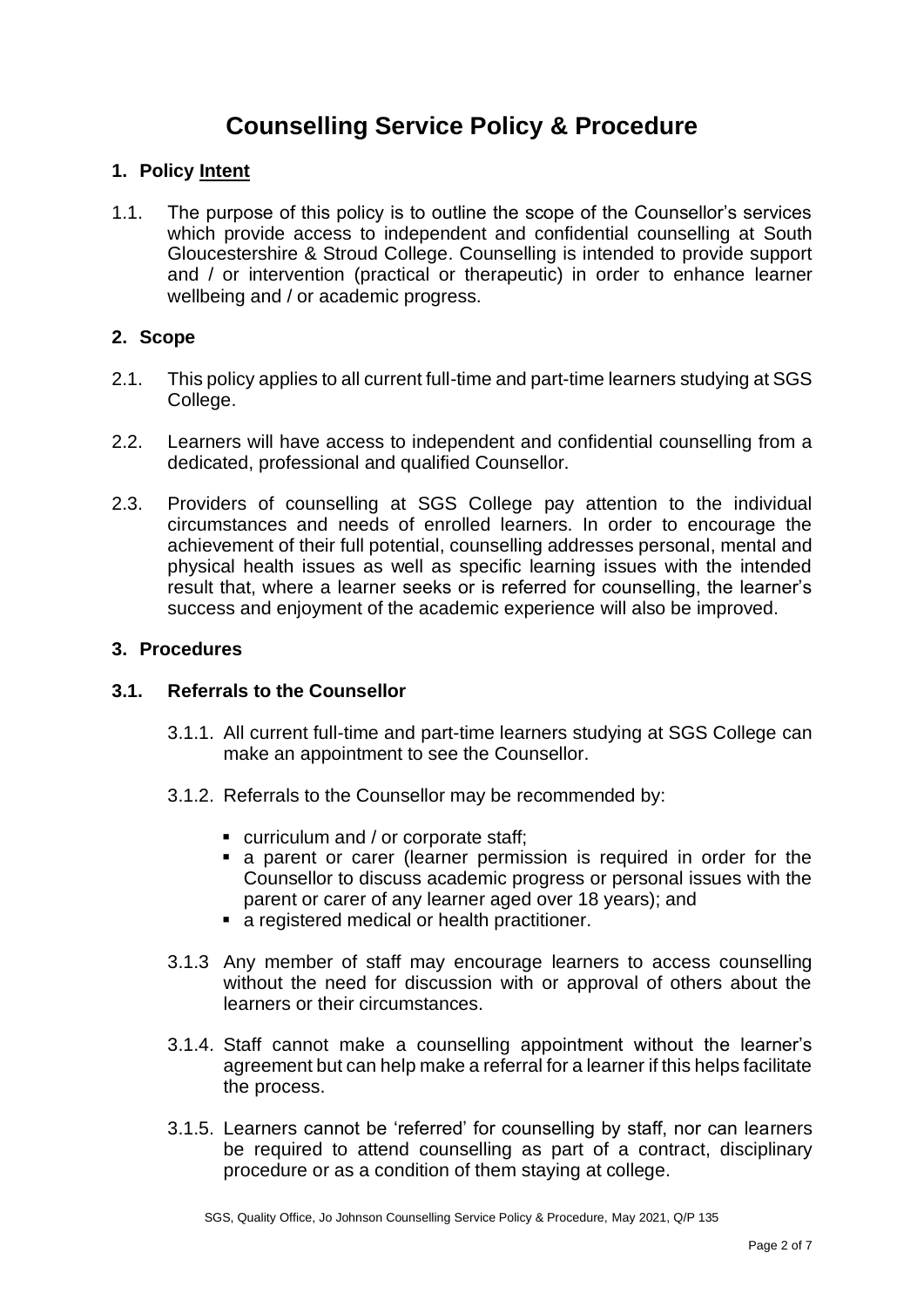3.1.6. Counselling sessions will be allocated following referral and assessment by the Counsellor. Sessions are offered subject to availability. If a suitable session time is unavailable, referrals will join a waiting list until a suitable session becomes available.

#### **3.2 Referrals to other professionals**

The Counsellor will provide support and therapeutic intervention and may refer for other specialist advice and assistance where it is considered necessary. In such cases the counsellor may continue to work in collaboration with the learner and the external agency.

# **3. Policy Implementation**

## **4.1 Interventions**

- 4.1.1. In working with a learner, the Counsellor's approach will be flexible, using a variety of professionally recognised interventions with the aim of empowering the learner to bring about change in self or circumstances and to enhance the likelihood of improved personal and/or academic outcomes.
- 3.1.2. The Counsellor will liaise with relevant curriculum staff, where appropriate, in responding to requests for assistance and in the provision of support to learners deemed to be at academic risk.
- 3.1.3. Joint intervention involving other relevant staff and / or learners may also be undertaken in particular situations where the participants agree to meet.

# **4.2. Appointments with the Counsellor**

- 4.2.1. It is the responsibility of a learner to ensure that appointments with the Counsellor do not clash with class times. If attendance during class times is unavoidable, the learner should seek permission from her / his tutor.
- 4.2.2. The frequency and length of appointments will depend on the nature and complexity of the issue(s) involved, and / or the point reached within an intervention. The learner is entitled to a maximum of 8 sessions following which a review will take place. Occasionally further sessions may be offered.
- 4.2.3. Counselling sessions will usually be 50 minutes duration and learners will normally attend on a weekly basis.
- 4.2.4. One to one counselling will be offered by trained counsellors. This is usually face-to-face, but can be offered via TEAMS chat or video or by telephone.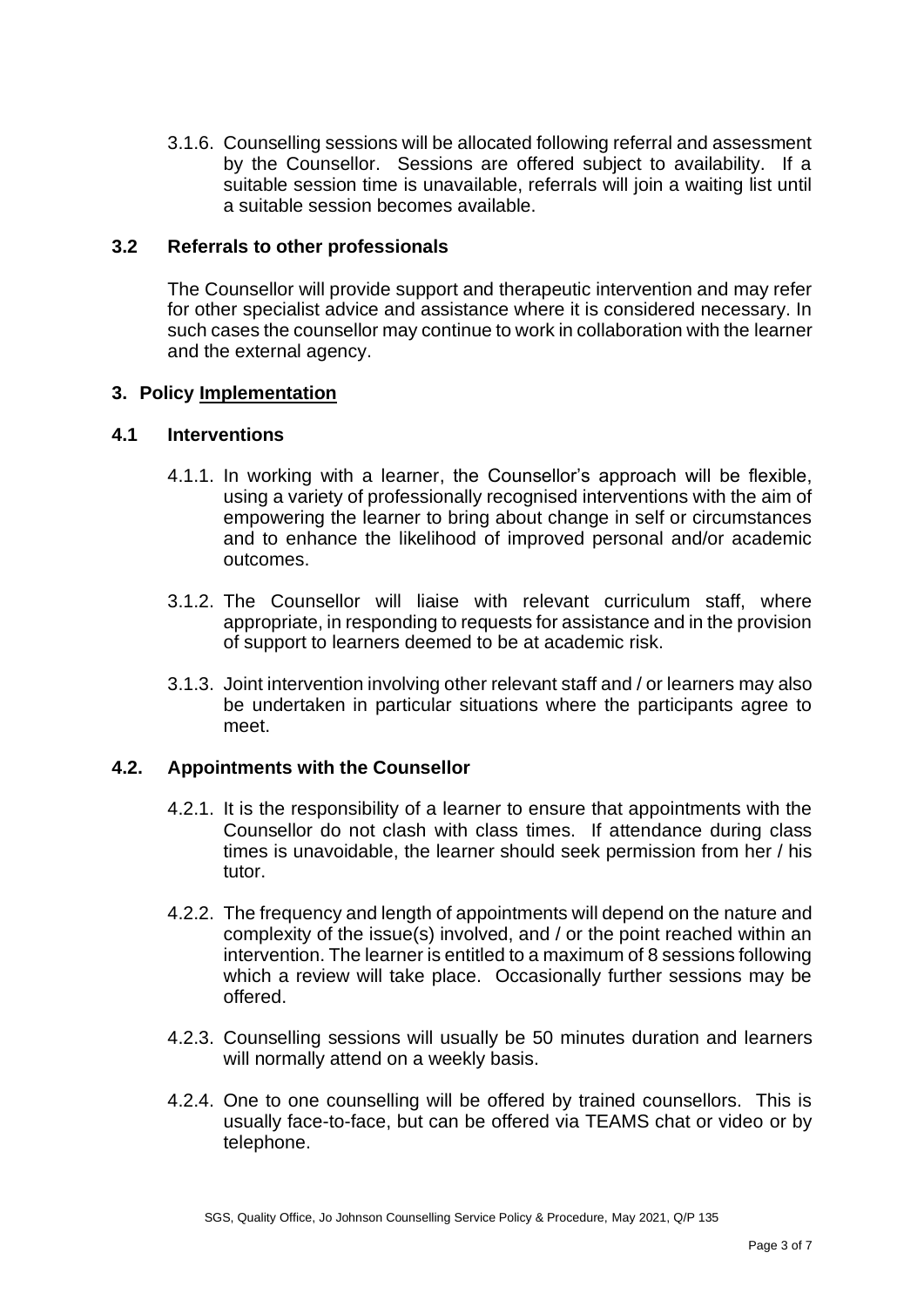- 4.2.5. The Counsellor is available Term Time Only (TTO), during working hours. In an emergency, learners can access a number of emergency mental health services including:
	- NSPCC Childline: 0800 1111
	- Samaritans: 116 123
	- [South West Child Protection Procedures](https://www.proceduresonline.com/swcpp/)
	- [Togetherall](https://togetherall.com/en-gb/) A safe community to support your mental health, 24/7

#### **Emergency Duty Teams**

- Bristol 01454 615165
- Gloucestershire 01452 426565
- **South Gloucestershire 01454 615165**
- 4.2.6. The Counsellor will develop and maintain a bank of resources on counselling related issues for use by staff and learners on a self-help basis.
- 4.2.7. Counsellor can provide advice and support in non-one-to-one settings through various group sessions dealing with specific learner concerns such as anxiety, anger management, exam stress etc.
- 4.2.8. Advice can be offered where appropriate to staff dealing with difficult situations / issues.
- 4.2.9. Supervision may be offered to staff and / or teams within the college.

# **4.3. Confidentiality**

- 4.3.1. The BACP Ethical framework requires that counsellors offer the highest possible levels of confidentiality in order to respect their client's privacy and create the trust necessary for counselling.
- 4.3.2. Counselling sessions are confidential to the learner. Unless they have the learner's prior consent, the counsellor will not pass on to a third party any information regarding the learner's presenting issues.
- 4.3.3. In exceptional circumstances, the counsellor may take the decision to break confidentiality, if in her/his professional judgement:
	- there is a risk of the learner harming themselves or being harmed;
	- there is a risk of another person being harmed; or
	- there is the risk of a serious crime being committed.
- 4.3.4. It is ethically and legally unwise to promise 'total' or 'absolute' confidentiality but rather the service provides confidentiality within the BACP Ethical Framework and the law.
- 4.3.5. The confidentiality policy will be explained at the beginning of the first session with every learner.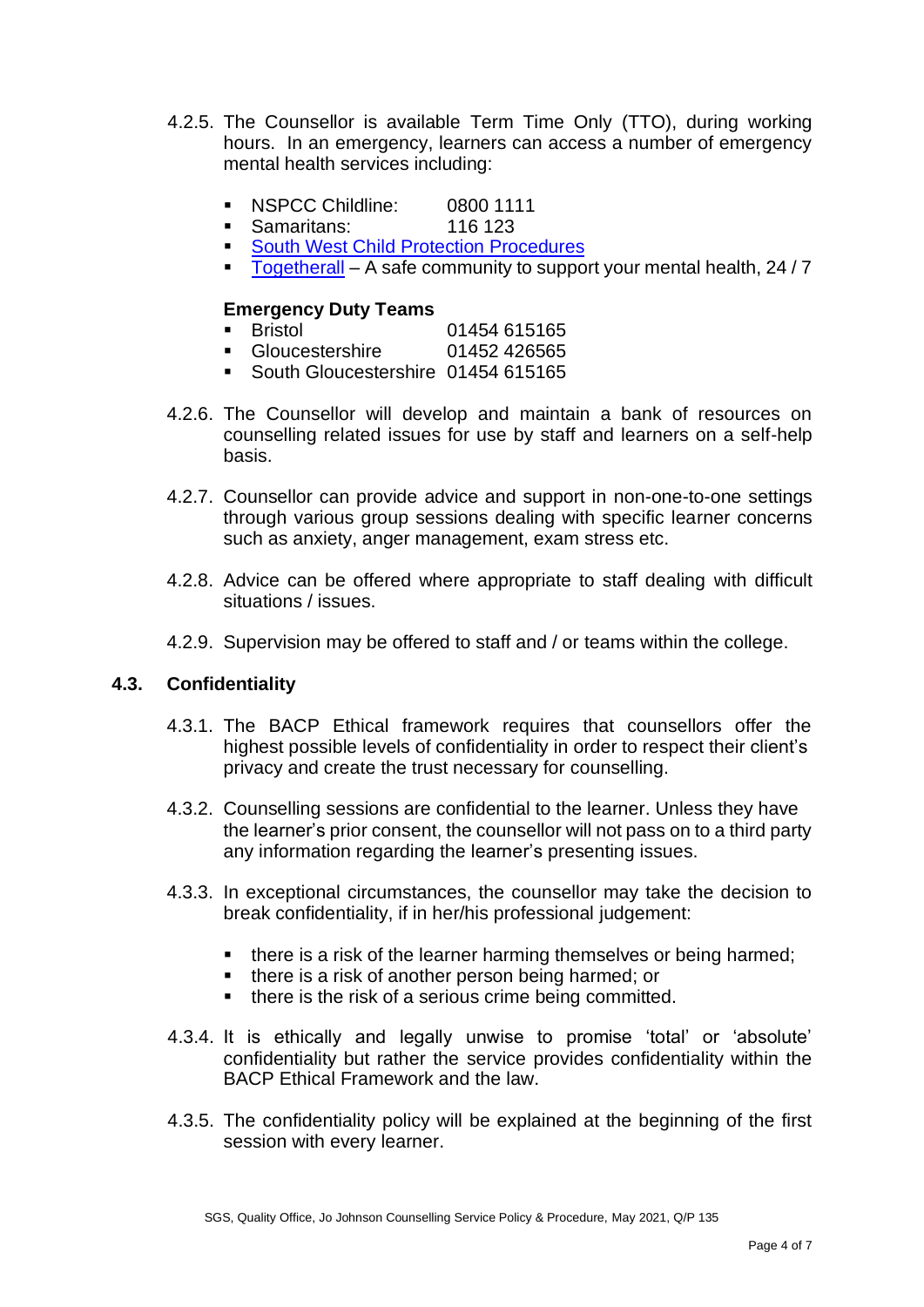4.3.6. Records and notes will be kept securely in a locked drawer or cupboard. Records will be kept no longer than strictly necessary and will be disposed of safely.

# **4.4. Professional records**

4.4.1. In order to comply with professional counselling standards, records confidential to the Counsellor will be maintained with each learner's name, the date of counselling, a brief account of the issue(s) discussed and/or of interventions undertaken. Notes will be taken of relevant telephone conversations and/or email discussions relating to a learner's situation and retained by the Counsellor. Confidential case note books and/or files will be kept in a secure place by the Counsellor.

### **4.5. Learner records**

4.5.1. Where issues are relevant to a learner's academic circumstances and/or their attendance pattern, the Counsellor may place a note on Pro-Monitor indicating that the learner sees / has seen the Counsellor. Relevant academic staff may then consult the Counsellor in order to make informed decisions on the basis of any extenuating circumstances that are able to be revealed.

### **4.6. Reports to SGS College Executive Group and / or Corporation**

4.6.1. Annual reports will be submitted to the SGS College Executive Group. A general indication of trends may be included in order to inform and advise.

## **5. Enforcement**

.

5.1. Any failure to adhere to this policy, or to comply with related procedures may result in disciplinary action.

#### **6. Related Policies, Procedures, Charters, Plans, Guidance and Legislation**

- 6.1. British Association of Counselling & Psychotherapy (BACP)
- 6.2. [Compliments, Complaints & Appeals Policy & Procedure](https://sgscol.sharepoint.com/:w:/s/staff/DataHub/EcRRd8KpMQ5OpOq2uo13iZQBQqAL6cq6lqJxxWwgHGb0sA?e=7pcZxq)
- 6.3. [COVID-19 Annex to Safeguarding Children, Young People & Vulnerable](https://sgscol.sharepoint.com/:w:/s/staff/DataHub/EYzK3QIg8OtJkBhocd_rKRQBJ1N7w65tk82ZNLITbIEbng?e=m98FqP)  [Adults Policy & Procedure](https://sgscol.sharepoint.com/:w:/s/staff/DataHub/EYzK3QIg8OtJkBhocd_rKRQBJ1N7w65tk82ZNLITbIEbng?e=m98FqP)
- 6.4. [Data Privacy & Protection Policy](https://sgscol.sharepoint.com/:w:/s/staff/DataHub/ESDq2neS8IVMpV3cFr14tm4BA9_ZjOuFcIItKCy2tgYP8w?e=1MeO70)
- 6.5. [Deceased College Learner Procedure](https://sgscol.sharepoint.com/:w:/s/staff/DataHub/EatTm4Qn-1dMonYYrGay9tsBjpCwaoTN6Ys0WjHCQWu_VA?e=rGidg7)
- 6.6. [Learner Anti-Bullying & Harassment Policy & Procedure](https://sgscol.sharepoint.com/:w:/s/staff/DataHub/EX-iUalBRmlJsrkcUNd6-7QBptXsiNIJob4Nh9x5JrCmyg?e=xAuWLN)
- 6.7. [Safeguarding Learners & Child Protection](https://sgscol.sharepoint.com/:w:/s/staff/DataHub/Ef8s_WHEamBAhJv0U0ZYNwIBbsttvjjc5fkFzYdY4qDikQ?e=f4i23Z) Policy & Procedure
- 6.8. [South West Child Protection Procedures](https://www.proceduresonline.com/swcpp/)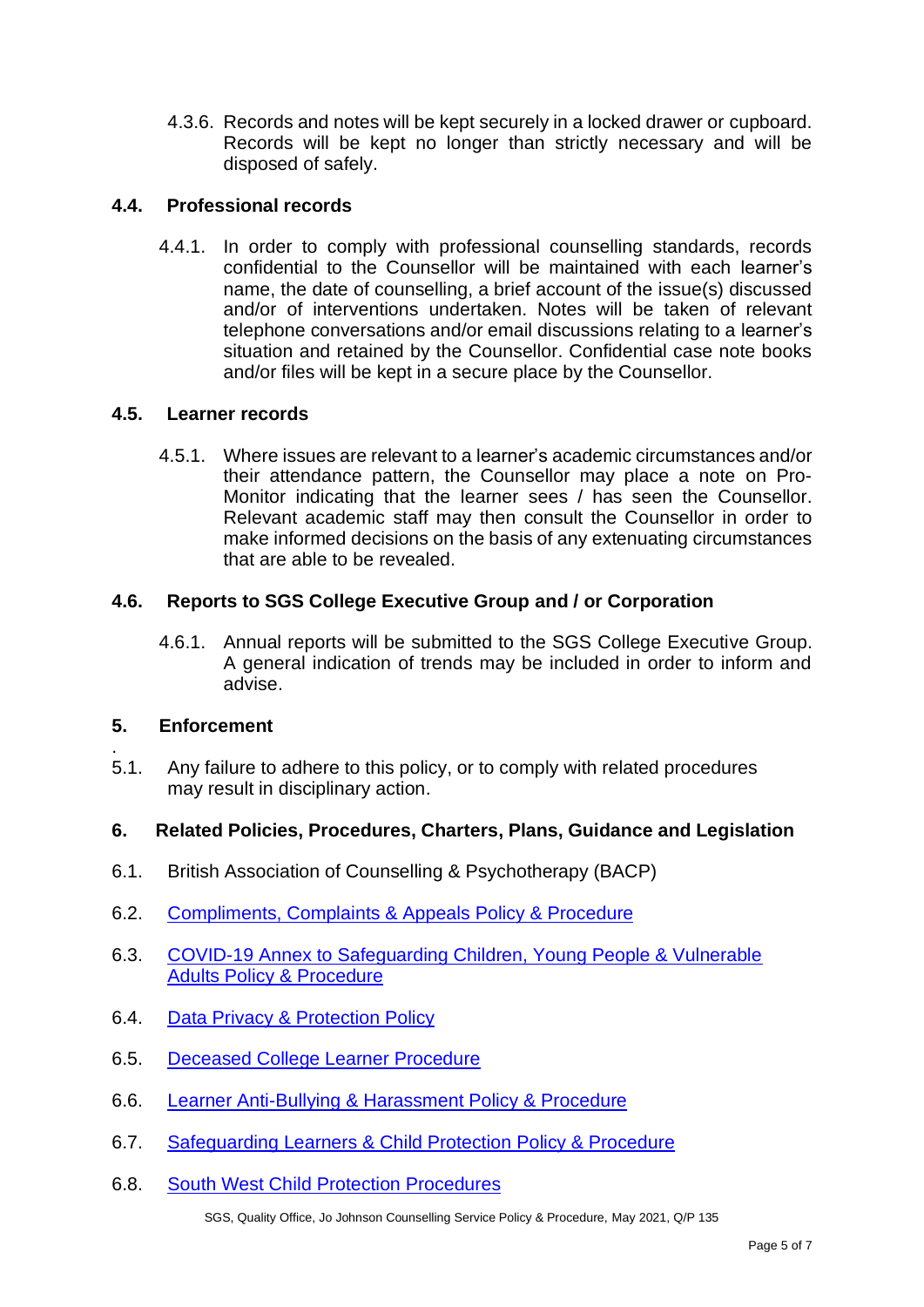# **7. Impact**

7.1. To encourage the achievement of full potential, counselling addresses personal mental and physical health issues as well as specific learning issues with the intended result that, where a learner seeks or is referred for counselling, the learner's success and enjoyment of the academic experience will also be improved.